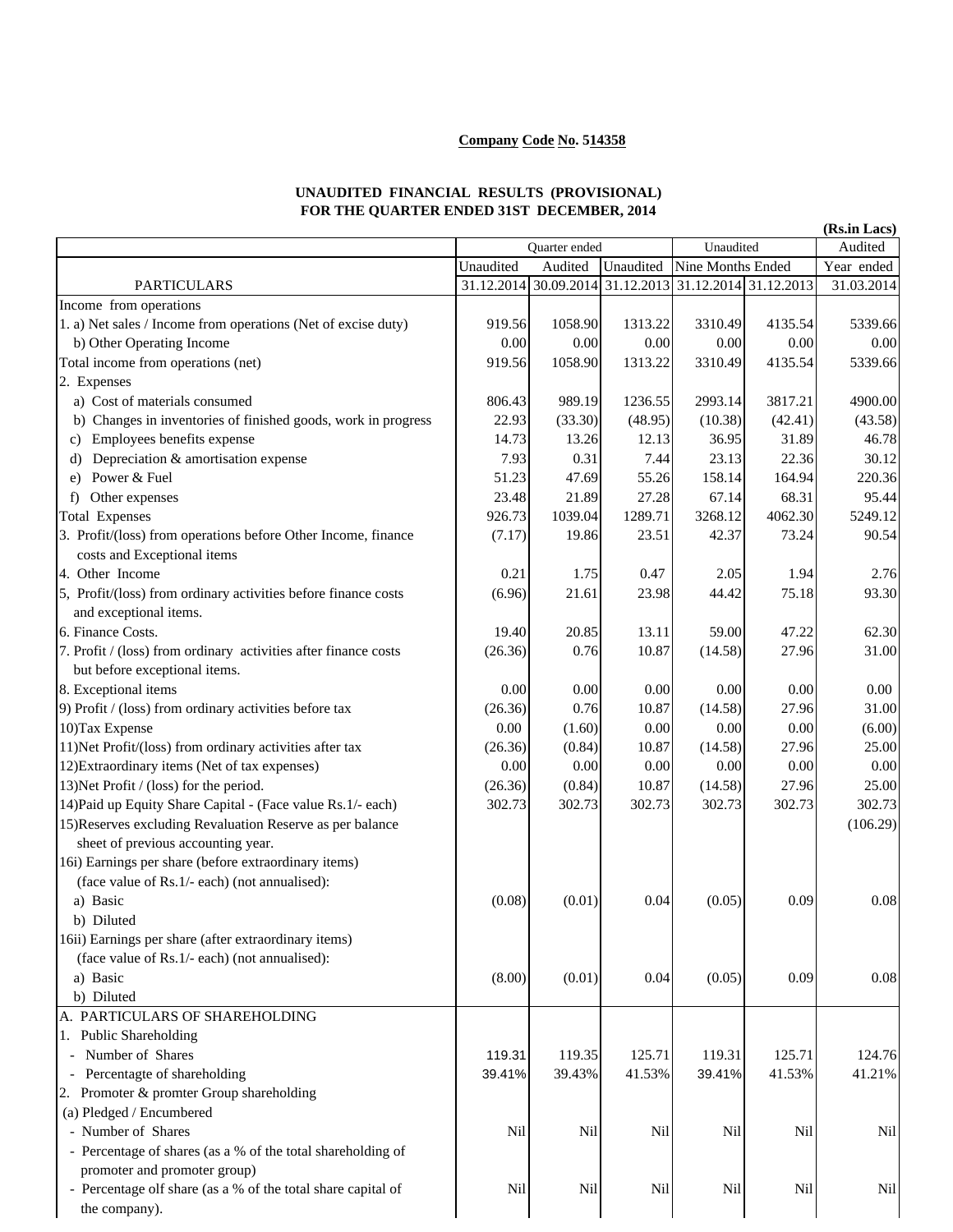| 183.42 | 183.38 |  |                          | 177.97%                                              |
|--------|--------|--|--------------------------|------------------------------------------------------|
| 100%   | 100%   |  |                          | 100%                                                 |
|        |        |  |                          |                                                      |
| 60.59% | 60.57% |  |                          | 58.79%                                               |
|        |        |  |                          |                                                      |
|        |        |  | 177.02<br>100%<br>58.47% | 177.02<br>183.42<br>100%<br>100%<br>58.47%<br>60.59% |

| Particulars                                    | 3 months ended |  |
|------------------------------------------------|----------------|--|
|                                                | (31.12.2014)   |  |
| <b>B. INVESTOR COMPLAINTS</b>                  |                |  |
| Pending at the beginning of the quarter        | Nil.           |  |
| Received during the quarter                    | Nil            |  |
| Disposed of during the quarter                 | Nil            |  |
| Remaining unresolved at the end of the quarter | Nil            |  |